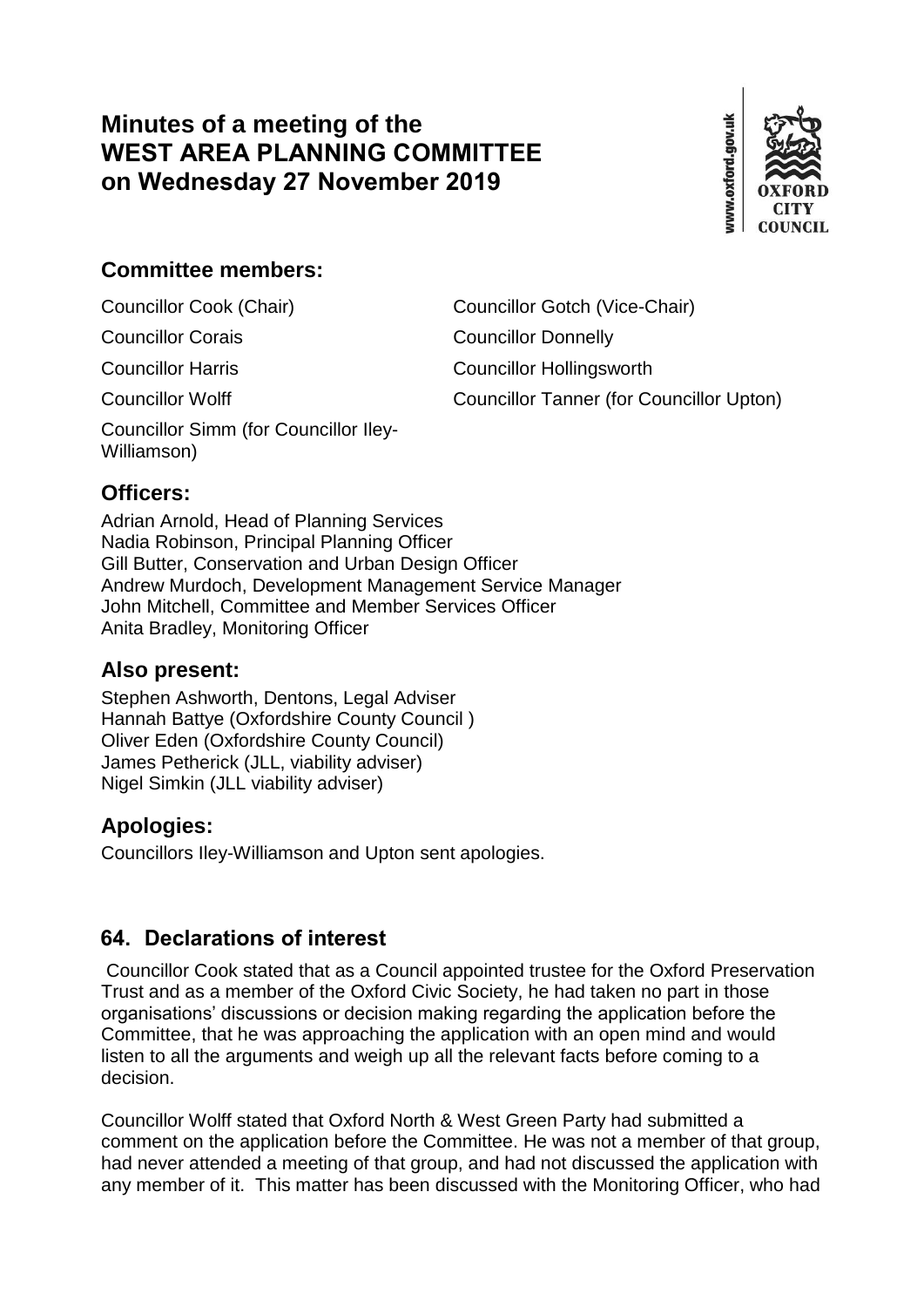cleared his participation at this meeting. He had read the officer's report with an open mind, and approached the meeting in the same spirit.

Councillor Donnelly stated that he was currently studying at St John's College but had no pecuniary interest or influence in the matter, approached it with an open mind, would listen to all the arguments and weigh up all the relevant facts before coming to a decision. The Monitoring officer confirmed that it had been previously determined that Councillors were not prohibited from taking part in planning decisions relating to the University or its Colleges with which they had a connection with the proviso that they had no influence over or financial interest in the matter. This was further reviewed and re-affirmed following a concern raised by an objector to the application.

Councillor Gotch stated that as a member of the Oxford Civic Society, he had taken no part in that organisation's discussions or decision making regarding the application before the Committee. He had been in receipt of evidence provided by local residents but had not attended any of their meetings to discuss the application which he approached with an open mind.

### **65. 18/02065/OUTFUL: Oxford North (Northern Gateway) Land Adjacent To A44, A40, A34 And Wolvercote Roundabout, Northern By-Pass Road, Wolvercote, Oxford, OX2 8JR**

The Committee considered a hybrid planning application comprising:

- (i) Outline application (with all matters reserved save for "access"), for the erection of up to 87,300 m2 (GIA) of employment space (Use Class B1), up to 550 m2 (GIA) of community space (Use Class D1), up to 2,500 m2 (GIA) of Use Classes A1, A2, A3, A4 and A5 floorspace, up to a 180 bedroom hotel (Use Class C1) and up to 480 residential units (Use Class C3), installation of an energy sharing loop, main vehicle access points from A40 and A44, link road between A40 and A44 through the site, pedestrian and cycle access points and routes, car and cycle parking, open space, landscaping and associated infrastructure works. Works to the A40 and A44 in the vicinity of the site;
- (ii) Full application for part of Phase 1A comprising 15,850 m2 (GIA) of employment space (Use Class B1), installation of an energy sharing loop, access junctions from the A40 and A44 (temporary junction design on A44), construction of a link road between the A40 and A44, open space, landscaping, temporary car parking (for limited period), installation of cycle parking (some temporary for limited period), foul and surface water drainage, pedestrian and cycle links (some temporary for limited period) along with associated infrastructure works. Works to the A40 and A44 in the vicinity of the site. (Amended plans and additional information received).

The Planning Officer introduced the report. She reminded the Committee that the application had been debated at the Committee meeting on 24 September.

The application was unusual in that it was a hybrid application. Approval of it would be in full for the detailed element and for the principle of development and access to the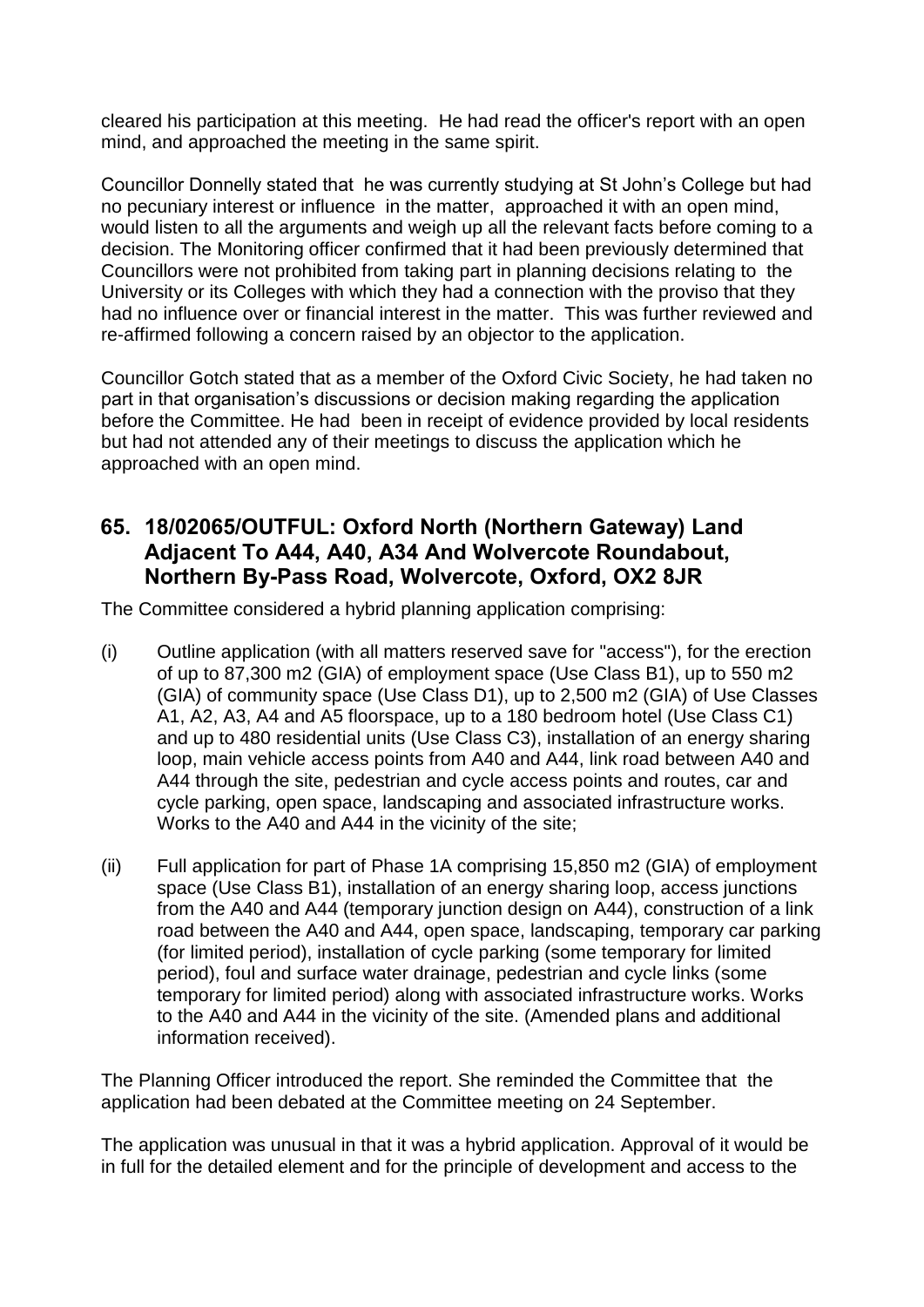outline part of the site. If approved, detailed proposals for parts of the site would come forward as reserved matters applications in the usual way.

Northern Gateway was allocated as a strategic employment-led site in the Core Strategy. The Northern Gateway Area Action Plan (AAP) was subsequently developed and adopted by the Council in 2015. The AAP sets out the vision and policies for the area to support this strategic site coming forward.

Written representations had been circulated to Committee members after the addendum report was published.

The Summertown and St Margaret's Neighbourhood Forum, the Wolvercote Neighbourhood Forum and the Oxford Civic Society jointly raised various points of objection relating to the assessment of the development's viability.

The Wolvercote Neighbourhood Forum and the Wolvercote Commoners Committee jointly had raised an objection in relation to transport, as did County Cllr Buckley.

Many of these issues had already been covered in the officer's reports to the Committee but the new points would now be addressed.

#### **Planning considerations**

The 24 September Committee report, together with the addendum report for this Committee, set out all the material planning considerations and assessed the application against the local development plan and national planning policy.

This assessment weighed up the benefits and disbenefits of the scheme in terms of economic, social and environmental impacts. Significant public benefits weigh overwhelmingly in favour of the development. The application accords with the development plan. The National Planning Policy Framework (NPPF) therefore requires the Council to approve the application without delay.

The Planning Officer went on to address 4 key areas.

#### **Affordable Housing**

The application sought permission to build 480 homes overall. This would make a significant contribution to addressing Oxford's housing need. While the Council's affordable housing policies start at 50% on-site provision, if a site is demonstrated to be unviable with 50% affordable housing then the policy has a cascade approach to work through until a site becomes viable. This was the process that officers and the Council's advisors JLL had been through over the last two and a half years in an effort to make the overall development viable as well as maximising the quantum of affordable housing on site.

JLL followed the policy and guidance within the NPPF and National Planning Practice Guidance (NPPG), as well as professional guidance on financial viability from the Royal Institute of Chartered Surveyors (RICS).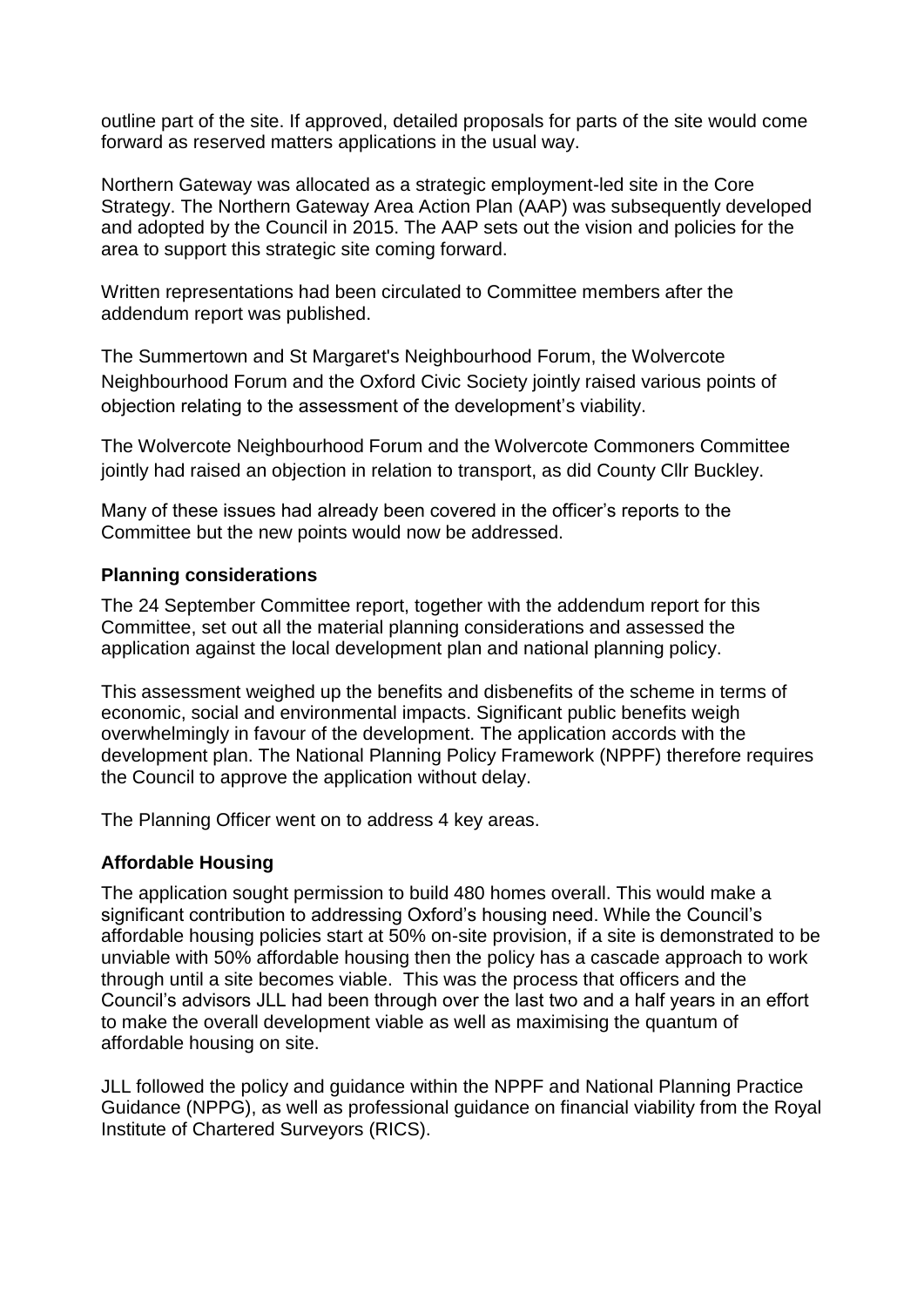This viability appraisal was a hypothetical exercise with a hypothetical developer and landowner which could not take into account the particular circumstances of the applicant (which would include the price paid for land). This had been an objective assessment and an appeal inspector would be working within the same parameters of the NPPF and NPPG.

JLL's professional view was that the development was viable with 25% affordable homes. JLL had run a number of viability scenarios with significantly reduced land value (from JLL's recommended £12.4m to £628,000). The £628,000 land value was that used by Homes England to assess the viability of the scheme in deciding to award marginal viability funding to the project. JLL did not support this land value which is the very lowest level of land value that could reasonably be used. Using this low land value however, 35% affordable housing was just viable using the most favourable assumptions. After negotiations the applicant had offered 35%.

The original Committee report had discussed the four main reasons why the development was marginally viable. A key point was that the infrastructure costs were over £1m per gross acre (where costs for typical strategic sites are usually between £100,000 and £500,000 per acre). The nature of the scheme was another factor as it was neither a straightforward housing development nor a business park. The AAP's vision was for a new, high-quality, urban district for the city. The scheme proposed was bespoke.

The last Committee meeting resolved to defer consideration of the application pending two pieces of further information. The first was further modelling work to look at what level of affordable housing could be provided if both cost and value inflation are taken into account.

This work showed that, because build costs are forecast to go up more than sales and rental values in the coming years, the viability picture worsened if inflation was taken into account. So that approach would not lead to an increase in the amount of affordable housing.

If the forecasts were right however, they provide reassurance that securing 35% affordable housing for the site at this point would be a sound decision. If the forecasts were wrong and there was an unexpected growth in values, the review mechanism is in place to increase the amount of affordable housing.

The Committee had also asked for more detail about how the review mechanism would work, this was set out in Appendix 7, formed part of the Heads of Terms for the legal agreement and was discussed in the report.

The review mechanism was based on the Mayor of London's approach. This offered a more simplified approach than running a full new viability appraisal on each occasion and would just focus on key inputs: were there any changes in values and costs compared with what was anticipated? If there was a surplus comparing the difference in values over costs that surplus would be available to be used to increase the percentage of affordable housing on site at the early and mid-stage review. Any surplus identified in the late stage review would be a cash payment towards off-site affordable housing. The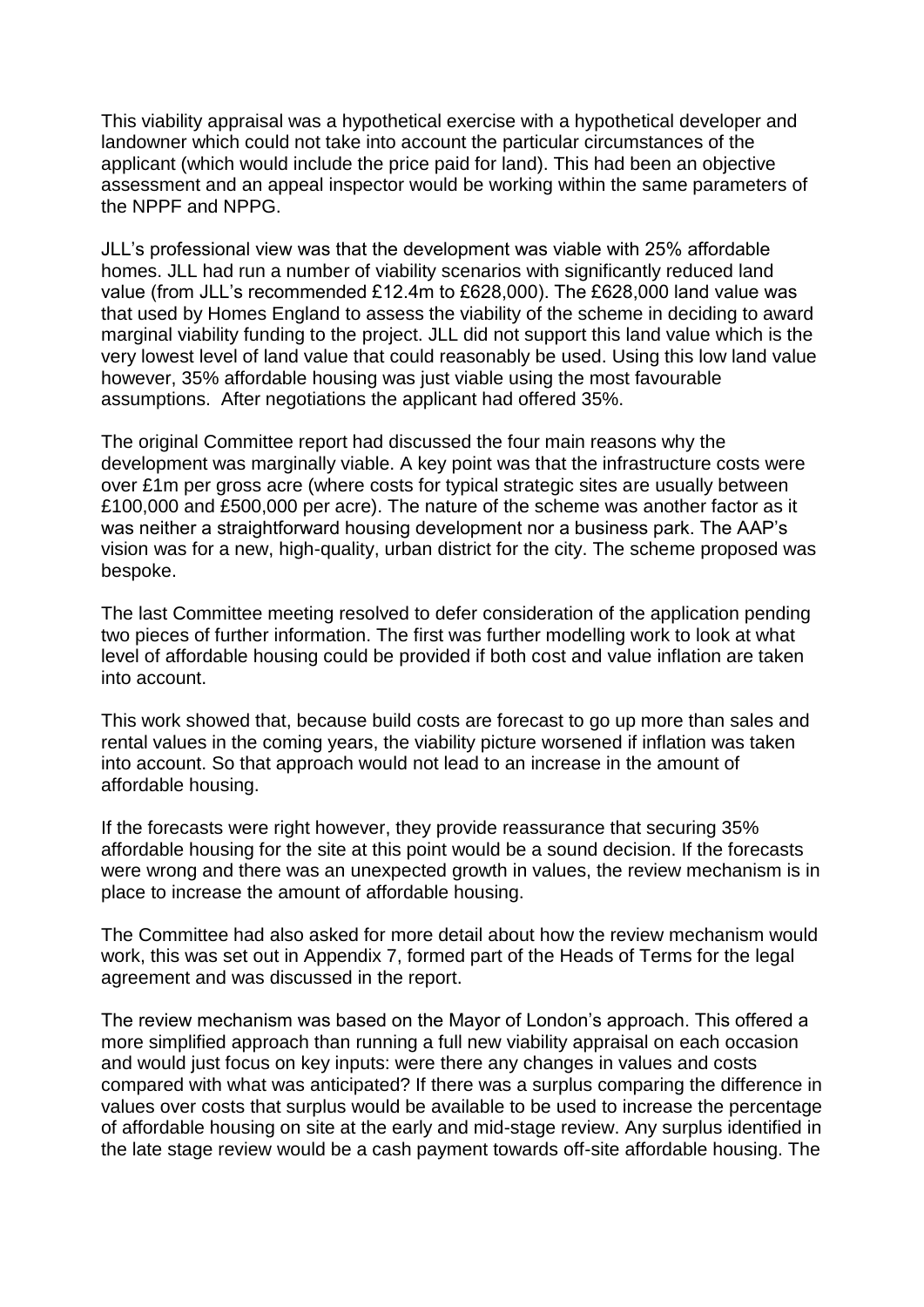review mechanism was only upwards so there was a guarantee that the minimum would be 35% affordable housing.

The sales values used in the appraisal were specific to Oxford and are at the upper end of the range JLL would expect. There was no reason to question JLL's independence or their findings, working within the NPPF and NPPG, and the RICS guidance on financial viability in planning. It should be noted that the viability work carried out on the site for Homes England by another independent assessor, Deloitte, also found the site to be marginally viable with only 25% affordable housing. In the absence of other evidence there was no reason to change the officers' recommendation that 35% was the most the site could justifiably be required to provide.

Finally, but importantly, the proposal was compliant with the Council's local plan policies on affordable housing.

#### **Transport**

One of the six objectives of the AAP was to improve the local and strategic road network and other transport connections. The visualisations presented to the Committee sought to illustrate how the proposals for the A40 and A44 would transform them into "humanised streets", or urban boulevards through speed limit reductions, tree planting and improved bus, cycle and pedestrian infrastructure plus the buildings providing activity onto the street. The central street would have a speed limit of 20mph with no heavy goods vehicles and a more of a multi-modal character in the middle portion to encourage cycling and pedestrian activity. These changes were integral to the development proposal and would have wide public benefits.

The proposals had been shaped with input from Highways England, and the County Council as local highways authority, both of which support the proposals.

If the application was approved the applicant would need to provide a car parking strategy that drives car parking standards down as the development was built out.

It was important to note that the Wolvercote roundabout was not part of this application. The County Council completed works to the roundabout in 2016.

The applicant did not control all the land to deliver a full cycle link from the site to Oxford Parkway, but the proposal includes a requirement for the applicant to work with the other landowners to deliver this link.

In relation to the matter of the Loop Farm link road, this was a matter which was outside the control of the City Council and the planning application before the Committee. The AAP was the policy document against which the application must be assessed and it did not require such a link road. The mitigation package proposed was sufficient to mitigate the impact of the development.

#### **Sustainability**

A fundamental part of the energy strategy was a site-wide energy sharing loop network. This was an innovative and low-carbon solution, based on ground source heat bumps which was easy to modularise.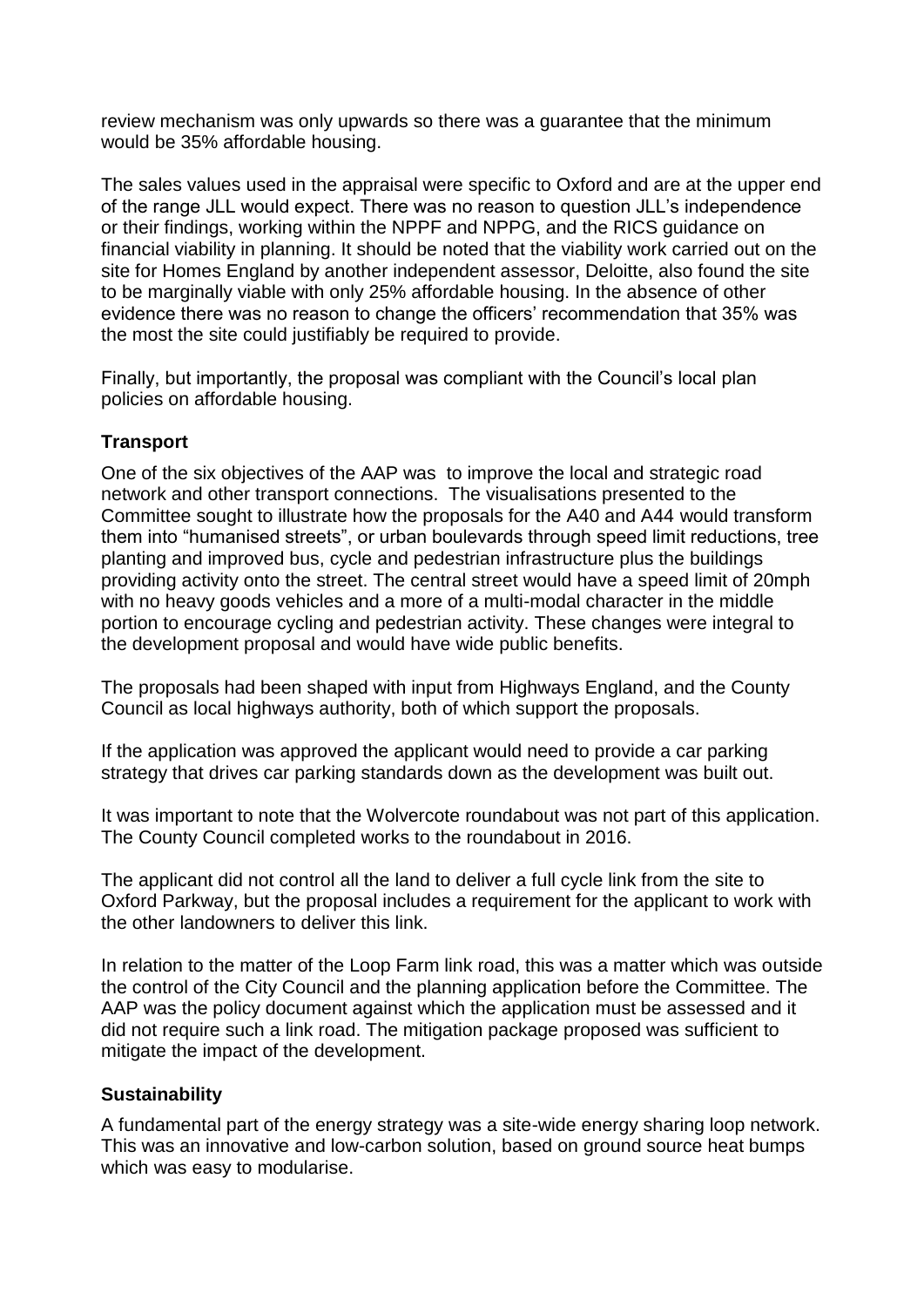The development takes a 'fabric first' approach – so that buildings are extremely energy efficient. It was seeking to meet BREEAM Excellent standards.

#### **Design**

The proposals represent a high-quality progression from the principles in the AAP Design Code which form an appropriate basis and level of detail to ensure coherence and design quality across the site as it is built out, should permission be granted.

The detailed part of the application demonstrated how these principles are to be realised with innovative contemporary interpretations of Oxford's industrial and making architectural heritage.

#### **Balance**

The application as a whole complied with the development plan policies, the policies of the AAP and delivers the objectives of the AAP which was central to the Core Strategy for the city.

When an application complies with the development plan, the NPPF requires the Council to approve it without delay.

Further to the additional viability work that has been undertaken, officers were firmly of the view that 35% affordable housing, combined with the upwards only review mechanism, is a good offer for the Council to secure at this point.

Officers were therefore recommending approval subject to the recommended conditions and a legal agreement to include the review mechanism for affordable housing.

Bob Colenutt (Summertown St Margaret's Neighbourhood Forum), Dr Liz Sandis (Local Resident), County Councillor Paul Buckley, and Ben Saward (St John's student) spoke against the application.

David Jackson (Savills) and Andrew Parker (St John's College) spoke in favour of the application. Other representatives were present to answer questions.

The Committee sought clarification and or confirmation about a number of matters from officers and other representatives at the table which included but were not limited to the following.

- The advice received from JLL was independent of both the applicant and Council.
- The land value of £628,000 was the lowest justifiable value and one which just enabled the 35% affordable housing figure to be reached.
- National Planning Practice Guidance stated that a return of between 15-20% of Gross Development Value (GDV) was a suitable return for developers and that the proposal before the Committee represented approximately 16.5% return on GDV.
- The values contributing to the viability assessment were, in JLL's view, at the higher end of the range that might be expected.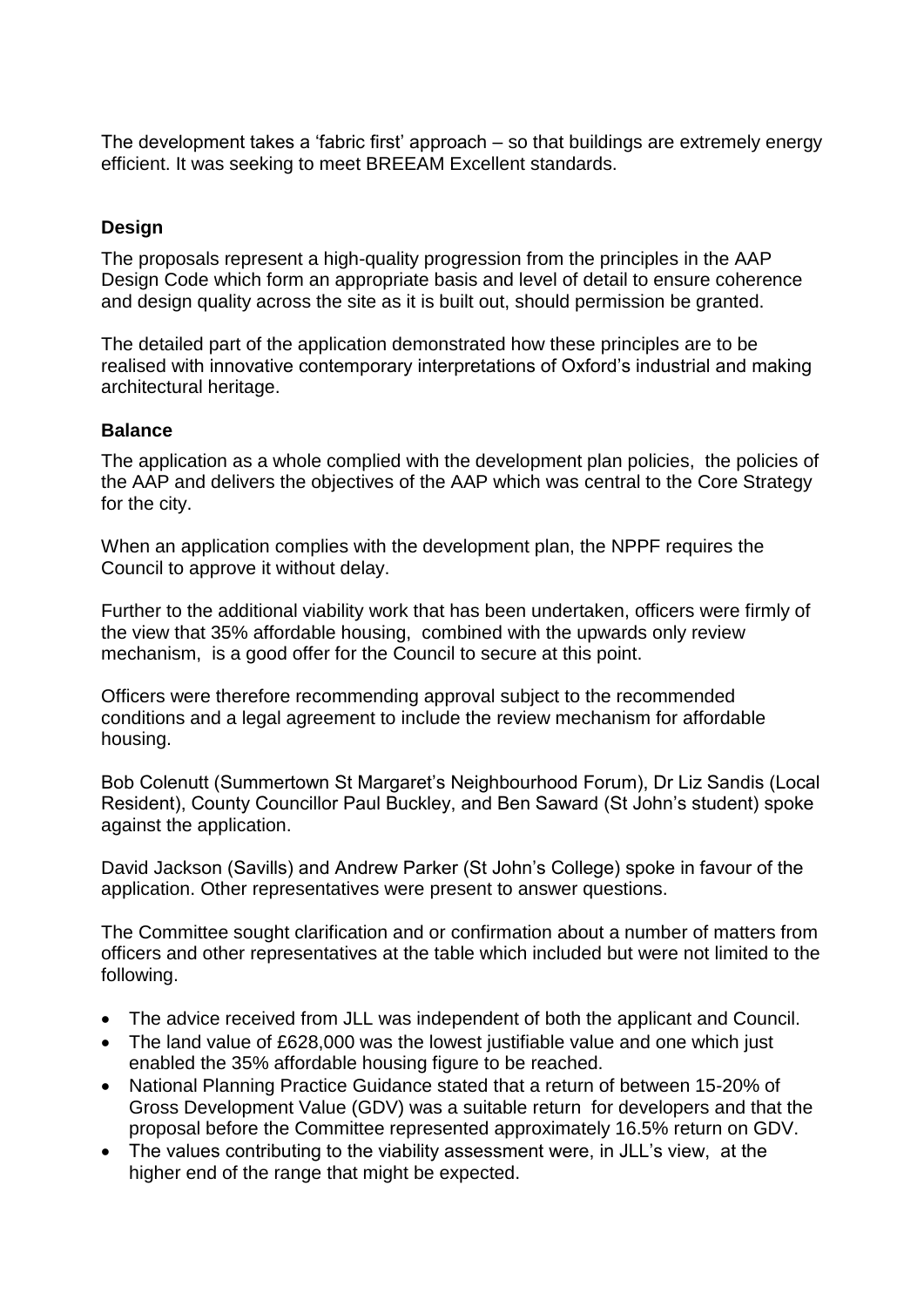- It was clarified that the Greater London Authority (GLA) formula included in the Review Mechanism would need minor modification to reflect the nature of the project, for example, so that instead of profit on GDV in the formula, profit on cost is used, and so that the late stage review refers to the payment of a cash sum rather than provision of on-site affordable housing. Any changes would not weaken the GLA approach.
- The proposed affordable housing review mechanism would seek, in the early and mid-stages, to see more affordable homes built on site, in the third (and final) stage a financial contribution would be payable if there were a net surplus.
- It was noted that if the proposals currently before the Committee were rejected and the matter went to appeal, there would be a risk that the 35% quantum of affordable housing could be reduced
- It was confirmed that Highways England had lifted its holding objection to the application which was confirmed at the 24 September West Area Planning Committee.
- A number of Committee members expressed strong views about the need for a link road to the West of the A34. The AAP does not require a link road west of the A34 and it is not required to deliver the development before the Committee. No weight should therefore be given to this matter in coming to a view about the application before the Committee.
- The Oxfordshire County Council's road improvement programme still included provision of a link road between the A40 and A44 however the funding originally earmarked for it was now being redeployed (it was time limited) pending further modelling.
- Consideration had not been given to an underpass or bridge under or over the main route through the development. The proposals had a significant focus on providing a safe and pleasant integrated environment for pedestrians and cyclists alike. Toucan crossings would allow managed flow. Underpasses were not, now, seen as a preferred option, not least because they were often perceived as unsafe spaces.
- The Council's emerging Local Plan (to be considered by the Inspector in the following weeks) would make some changes to considerations about the proportions of affordable housing such as a requirement that there should be no less than 40% on larger sites (as a starting point). However the new Plan would not be implemented before the summer of 2020 and, in the meantime, the Council's current Local Plan carried more weight.
- The proportion of houses to commercial properties was in line with the requirements of the AAP and would contribute to the City's need to address a housing shortage.
- The data concerning air quality was based on currently available data, assumed the same standards would prevail now as in the future and did not take account of the likely lessening of vehicle emissions over time.
- In relation to the optimum alignment of roofs to gather solar energy, those shown on illustrative masterplan were not final (apart from the three buildings in the detailed part of the application). It was also noted that the alignment of roofs did not have to correspond with the footprint of those buildings, thus offering greater opportunities for optimum alignment.

After debate and on being proposed, seconded and put to the vote, the Committee agreed with the officer's recommendations.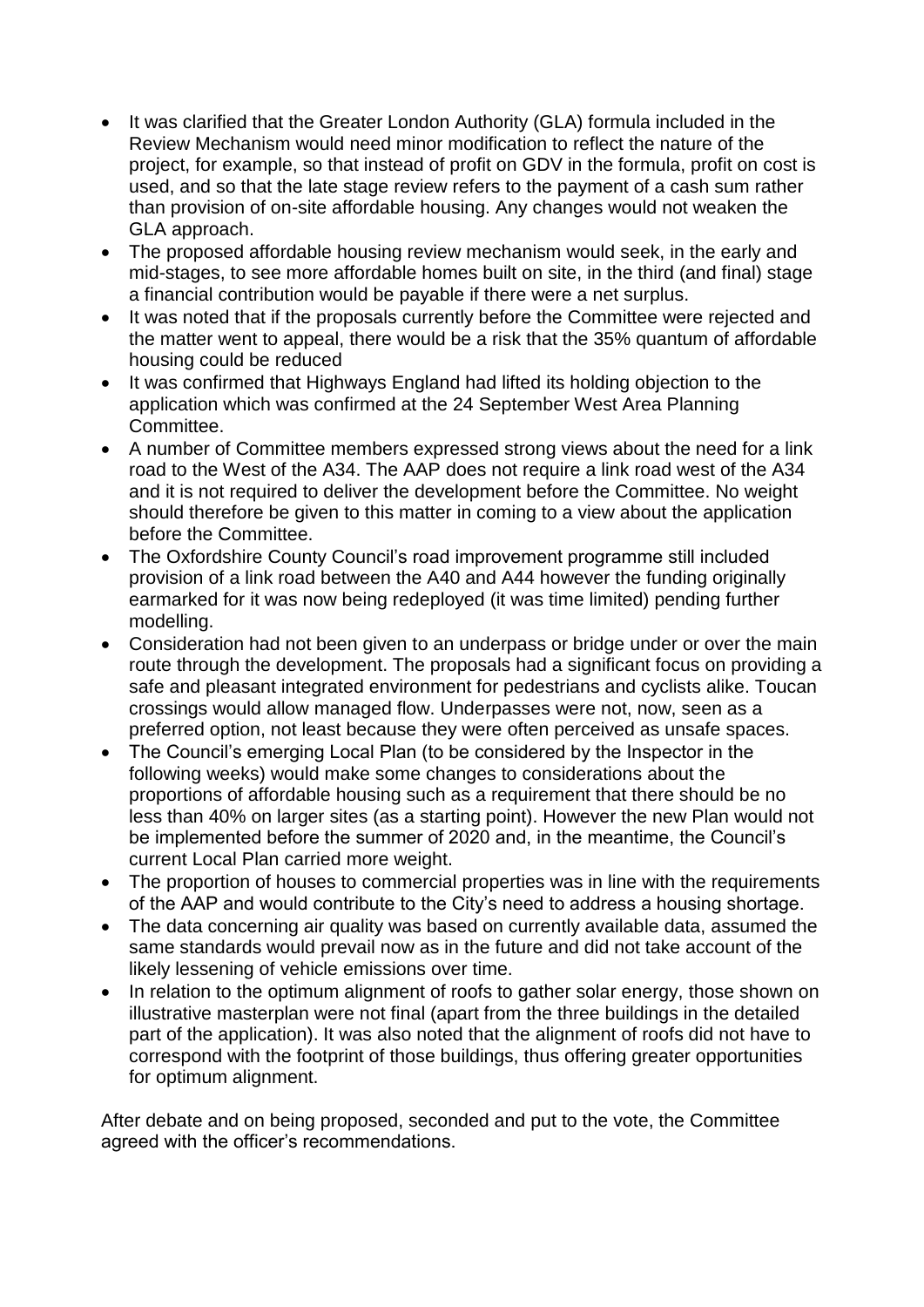#### **The West Area Planning Committee resolved to:**

- 1. **Approve the application** for the reasons given in the report and subject to the required planning conditions set out in **appendix 5** of this report and grant planning permission, subject to:
	- the satisfactory completion of a legal agreement under Section 106 of the Town and Country Planning Act 1990 and other enabling powers to secure the planning obligations set out in the recommended Heads of Terms which are set out in **appendix 6** of the report;
	- the agreement of appropriate arrangements with Oxfordshire County Council and the applicant about the use of Community Infrastructure Levy payments; and

#### 2. **Agree to delegate authority to the Head of Planning Services to:**

- finalise the recommended conditions as set out in **appendix 5** of the report including such refinements, amendments, additions and/or deletions as the Head of Planning Services considers reasonably necessary;
- finalise the recommended legal agreement under Section 106 of the Town and Country Planning Act 1990 and other enabling powers as set out in the report, including refining, adding to, amending and/or deleting the obligations detailed in the Heads of Terms set out in this report (including to dovetail with and, where appropriate, reinforce the final conditions and informatives to be attached to the planning permission) as the Head of Planning Services considers reasonably necessary;
- complete the Section 106 legal agreement referred to above; and
- issue the planning permission.

### **66. Minutes**

The Committee resolved to approve the minutes of the meeting held on 12 November 2019 as a true and accurate record.

### **67. Forthcoming applications**

The Committee noted the list of forthcoming applications.

### **68. Dates of future meetings**

The Committee noted the dates of future meetings.

**The meeting started at 6.00 pm and ended at 8.40 pm**